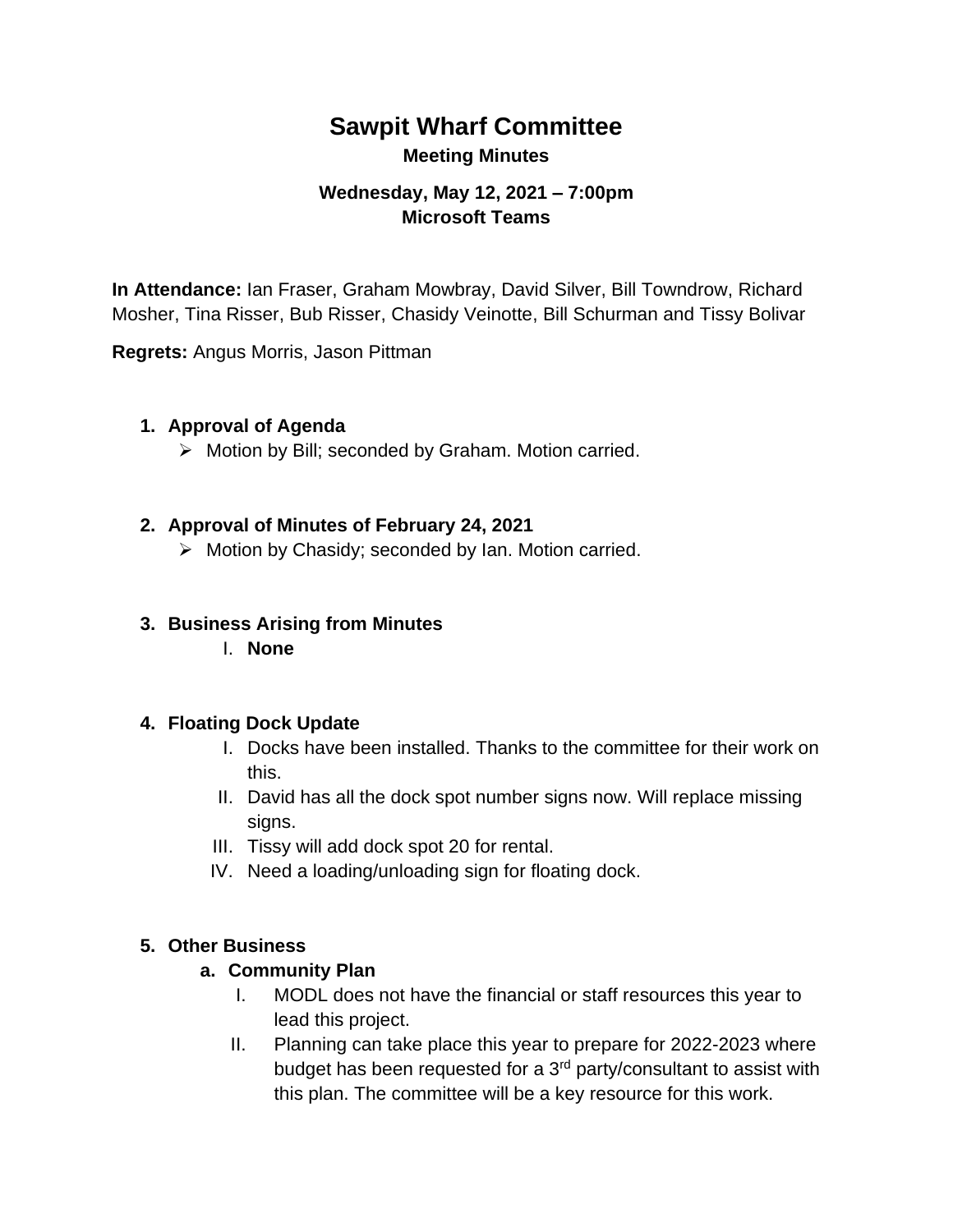- III. Budget has been approved this year for the switchback trail.
- IV. Graham would be interested in helping with a workshop/meeting to kickstart the plan.
- V. Committee could present to Council, if they wish.

### **b. Update on telephone pole**

- I. Nova Scotia Power has assessed the pole and has put in a workorder to replace it. We do not have a timeline on when this will take place.
- II. NSP has flagged where the pole will be going. It is being moved slightly closer to the garbage cans.

#### **c. Landowners**

- I. Staff presented a map with property lines around the park (attached).
- II. The committee recalls an exchange of land with the Town of Lunenburg/DFO to MODL. ACOA funding was received for park development.
- III. Staff to continue to search for information.

### **d. Garbage**

- I. There has been an increase in garbage at the park, likely due to the closure of the waste site to public during COVID.
- II. Staff are working with staff at the waste site on enforcement of this issue, not only at Sawpit, but other parks as well. It is an issue we are facing across MODL.
- III. A new camera is \$1,600 plus the cost of installation and batteries (monthly). They would need to be changed monthly, requiring coordination with TOL and NSP.
- IV. Discussion was had around placing a camera on the nearest building, with permission from the owner, to eliminate the need for TOL/NSP. David to approach landowner to discuss.
- V. Staff have a camera they can use to install when committee decides where to place.

### **e. Ladder front of wharf**

- I. Staff reported that the cost to install an engineered ladder, like what currently exists on the wharf, is \$3,800+HST.
- II. Based on Provincial Law, one ladder is required every 30 meters of wharf. Currently, the wharf has 5 ladders. Our wharf is approximately 40 meters x 9 meters, requiring 3 ladders by law. We currently have 2 more than mandated.
- III. Conversation arose about whether there is a need, by law, to have a life ring on the wharf. Bill T to explore further for the committee.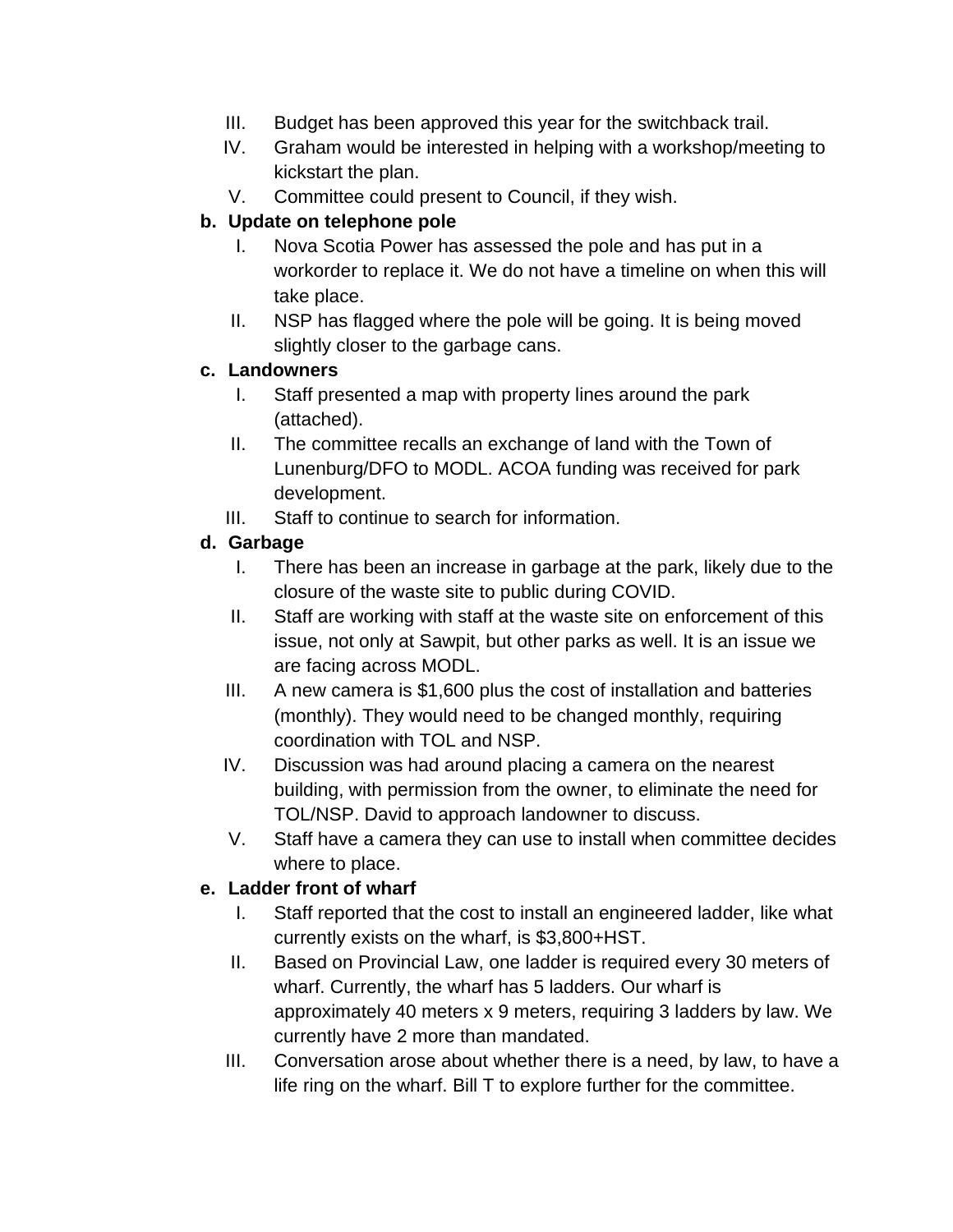IV. The committee has agreed to put this item on hold.

## **f. Parking Review**

- I. Discussion around the need for creating "parking spaces" or a layout for users to follow for parking on site to maximize space.
- II. The committee has decided to defer this item for now.

## **g. Signs**

- I. All park signs have been installed.
- II. Staff will remove signs/poles on the wharf and committee will arrange to have them placed on the sides of the wharf.

### **h. Site Power**

I. Staff reviewed requirements from insurance advisor. Staff will circulate to the committee for review.

## **i. Wharf Inspection Update**

- I. Staff circulated the previous wharf inspection completed.
- II. No immediate concerns identified, based on 5–10-year plan.
- III. Money has been earmarked in the MODL budget 5-year plan for upgrades to the wharf.

## **j. Floating Dock Expansion**

- I. Staff presented options for dock expansion. It is recommended by supplier to add 6'x12' sections. One section would cost \$5,800 or both would be \$10,600. This includes delivery, anchoring, and installation.
- II. Committee decided to put this item on hold.

## **k. Area for kayak launch**

- I. Staff presented photos of the space near the ramp. Enough space is there that an individual could carry their kayak/canoe to the beach and launch alongside the ramp.
- II. Conversation was had around businesses wanted to use the park for kayaking. The committee feels strongly that no businesses should be running out of the park. This was an item that was addressed by them years ago.
- III. Staff indicated that no decisions about park use by businesses has been made but would consult committee.

## **l. Fee increase for floating dock**

- I. Staff indicated that the fee structure is part of the Sawpit bylaw. To adjust the fee, it would have to go through a bylaw amendment process, driven by staff/Council.
- II. MODL has not had a fee increase over the last year for any programs or services based on COVID.